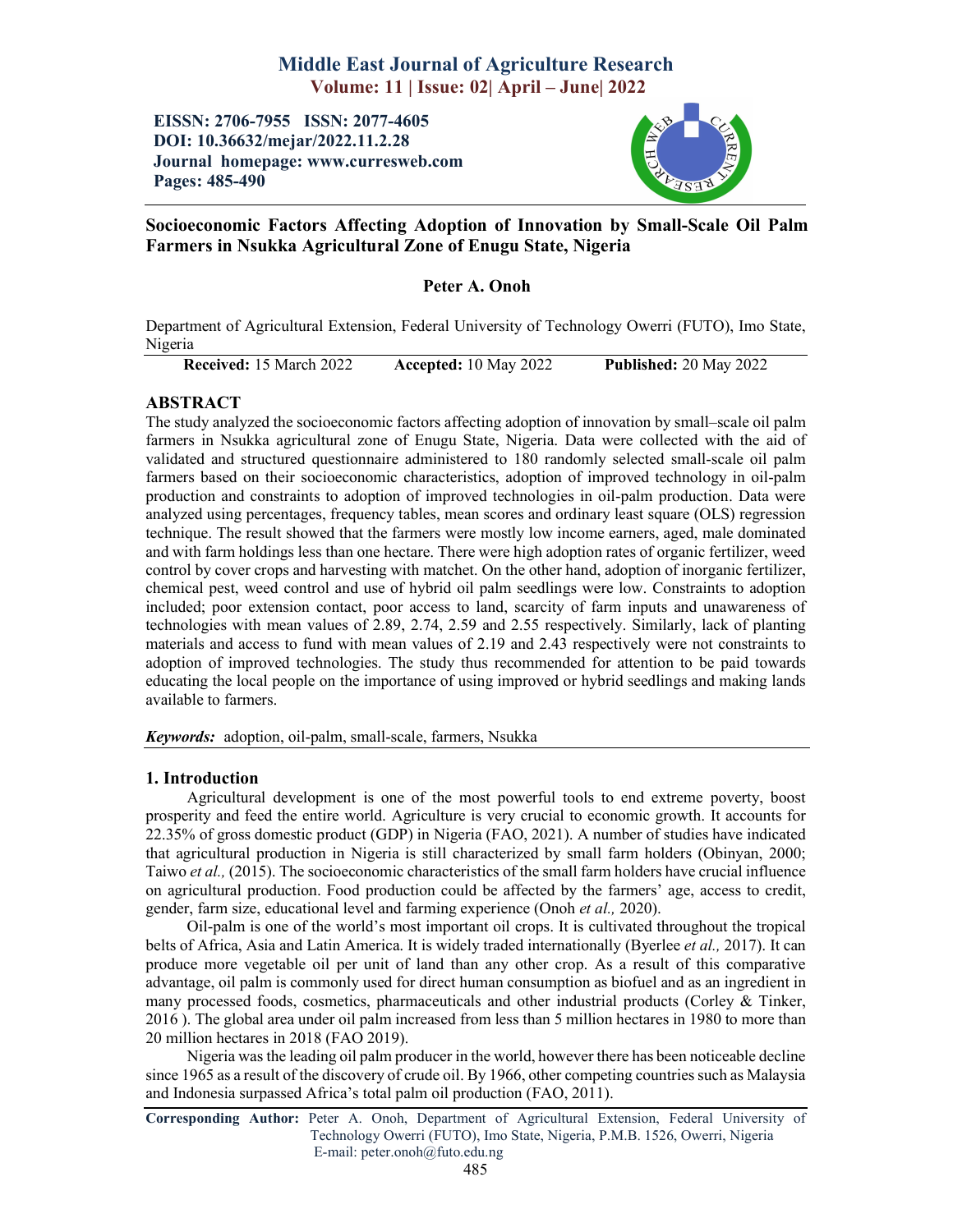In 2021, the production of palm oil in Nigeria was estimated to be 1,280 thousand metric tons. Between 2010 and 2021, the oil palm crops in the country increased, registering the highest growth in 2010. In the last three years, the production remained stable at over one million metric tons. Nigeria is one of the leading five producers of palm oil production worldwide (Varrella, 2021). From being one of the leading exporters of crude palm oil in the 1960s, Nigeria became a net importer. In a bid to close the supply gap and encourage local investment, the Federal Government included Refined Palm Oil (RPO) as one of the items that importers were restricted from accessing foreign exchange at the interbank market (Guardian Newspaper,  $23<sup>rd</sup>$  June, 2019). Also, an increased duty charge of 35% on Crude palm oil (CPO) was introduced. The CBN introduced the Anchor-Borrowers programme. This programme was meant to provide single – digit interest rate on loans to farmers through the Deposit Money Banks and other participating financial institutions. For the palm oil sector, the interest on loan facility was put at 9% per annum. In 2019, the Federal Government of Nigeria also mandated CBN to support corporate bodies and individuals that were engaged in production of ten (10) specified agricultural commodities including palm oil.

#### 2. Materials and Method

The study was conducted in Nsukka agricultural zone of Enugu State, Nigeria. The zone is made up of three Local Government Areas, namely; Nsukka, Uzouwani and Igboetiti. Nsukka agricultural zone has a mass area of  $45.38 \text{km}^2$  and a population of  $309,633$  (NPC, 2006). The study area experiences two major climatic seasons: the wet season (which last between March and October) and a four month dry season (usually between November and February). The people are predominantly Igbos. The major economic activities include farming, trading, craft making and processing.

The sampling employed was multi-stage sampling technique. Four communities were randomly selected from each Local Government Area. The communities included: Eha-Alumona, Ibagwa–Agu, Opi, Okukpa, Adaba, Igga, Nimbo, Adani, Ukehe, Umudulo, Nkpologwu, and Ukwaja. Fifteen farmers were randomly selected from each community to give a total of 180 farmers for the study. The data used were collected using two main sources; primary and secondary. The primary data were collected using structured questionnaire while the secondary data were obtained from publications such as journals, conference proceedings, annual reports, etc. The data collected were analyzed using descriptive and inferential statistical tools. The descriptive statistical tools used included percentages, frequency tables and mean scores while ordinary least square regression model was used to test hypothesis between selected socioeconomic variables of farmers and their adoption of innovation.

#### 3. Results and Discussion

#### 3.1. Socioeconomic characteristics of small-scale farmers

The socioeconomic characteristics of small-scale farmers analyzed included age, sex, annual income, education, household size, farming experience, farm size, and social organizational membership. The result revealed that majority (84.44%) were males with mean household size of 9 persons. Also a good number of the farmers (26.11%) had secondary school education with a mean annual income of N112, 255.40 and farming experience of 9 years respectively. Their mean farm size was only 0.66 hectares. This implies that the farmers were mostly low income earners, aged, male dominated and farm size less than one hectare. The result agrees with the findings of other studies on the socioeconomic characteristics of rural farmers in Nigeria. Onasis *et al.* (2009) averred that oil palm production in Nigeria is male dominated and in very small plots of farm holdings less than one hectare. Nnadi *et al.,* (2012) also stated that Nigerian farmers are aged with very low income. Similarly, Fasina, *et al.* (2020) concluded that education is important to the improvement of agricultural productivity such that formal education opens the mind of their knowledge. They stated that with good education, farmers will possess improved decision-making skills and hence better manage resources to exploit farms of various sizes.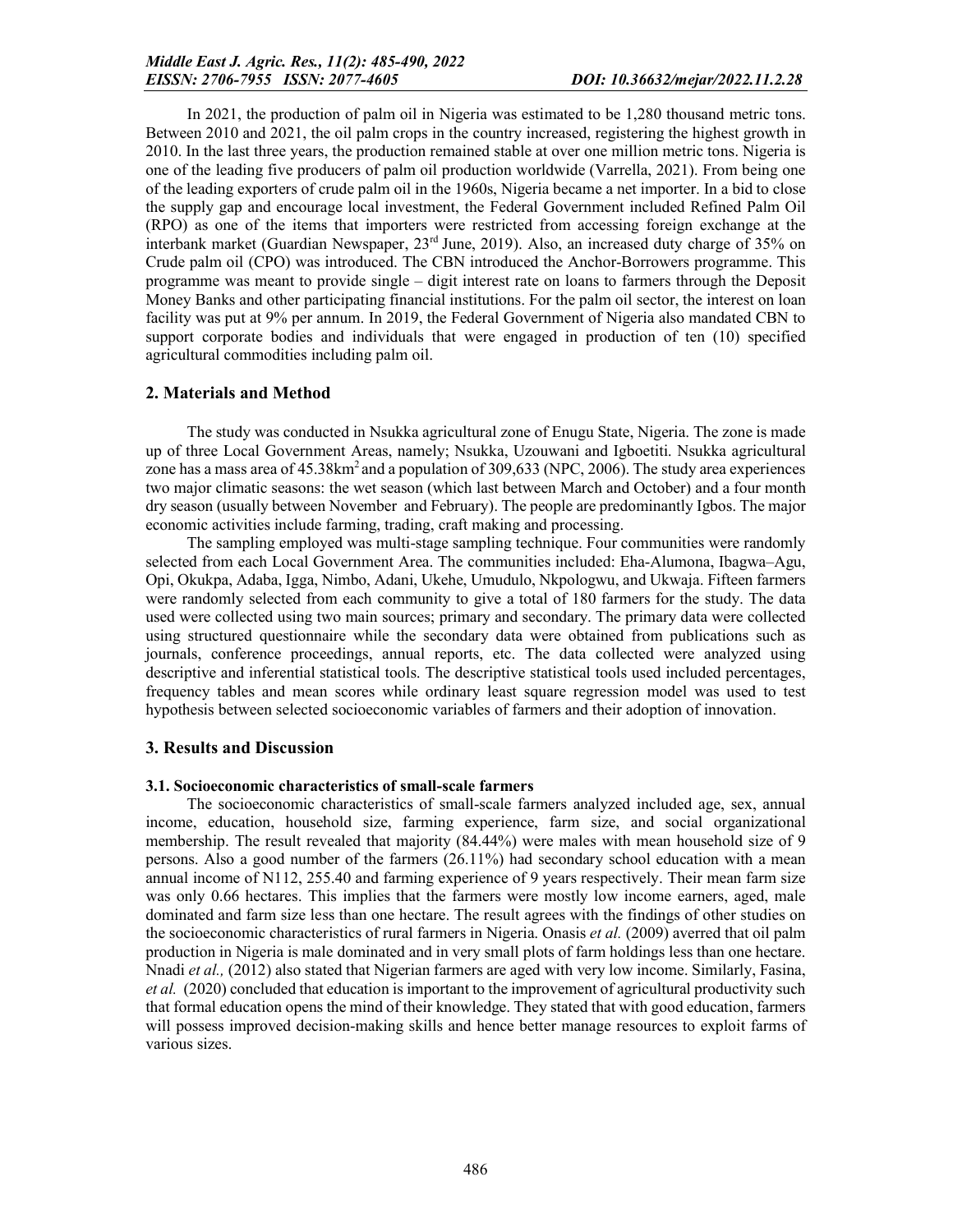| Variable                   | Frequency | <b>Fable 1.</b> Distribution of farmers based on socioeconomic characteristics $(15-100)$<br>Percentages $(\% )$ | Mean      |
|----------------------------|-----------|------------------------------------------------------------------------------------------------------------------|-----------|
| Age (years)                |           |                                                                                                                  |           |
| $21 - 30$                  | 11        | 6.11                                                                                                             |           |
| $31 - 40$                  | 30        | 16.67                                                                                                            |           |
| $41 - 50$                  | 38        | 21.11                                                                                                            | 51.36     |
| $51 - 60$                  | 52        | 28.89                                                                                                            |           |
| $61 - 70$                  | 43        | 23.89                                                                                                            |           |
| > 70                       | 6         | 3.33                                                                                                             |           |
| <b>Sex</b>                 |           |                                                                                                                  |           |
| Male                       | 152       | 84.44                                                                                                            |           |
| Female                     | 28        | 15.56                                                                                                            |           |
| <b>Household size</b>      |           |                                                                                                                  |           |
| $1 - 5$                    | 37        | 20.56                                                                                                            |           |
| $6 - 10$                   | 65        | 36.11                                                                                                            | 9.14      |
| 11 and above               | 78        | 43.33                                                                                                            |           |
| <b>Educational level</b>   |           |                                                                                                                  |           |
| No formal education        | 14        | 7.78                                                                                                             |           |
| <b>Primary education</b>   | 38        | 21.11                                                                                                            |           |
| <b>Secondary education</b> | 47        | 26.11                                                                                                            |           |
| <b>NCE/OND</b>             | 36        | 20.00                                                                                                            |           |
| <b>B.SC/HND</b>            | 24        | 13.33                                                                                                            |           |
| M.Sc./PhD                  | 5         | 6.67                                                                                                             |           |
| <b>Farming experience</b>  |           |                                                                                                                  |           |
| $1 - 5$                    | 40        | 22.22                                                                                                            |           |
| $6 - 10$                   | 58        | 32.22                                                                                                            | 9.17      |
| 11 and above               | 82        | 45.56                                                                                                            |           |
| Farm size (Ha)             |           |                                                                                                                  |           |
| $\leq 1$                   | 177       | 98.33                                                                                                            | 0.66      |
| $1-2$                      | 3         | 1.67                                                                                                             |           |
| Annual income (N)          |           |                                                                                                                  |           |
| $1.000 - 100.000$          | 36        | 20.00                                                                                                            | 112.255.4 |
| $100.001 - 200.000$        | 95        | 52.50                                                                                                            |           |
| $200.001 - 300.000$        | 32        | 17.50                                                                                                            |           |
| <b>Above 300.000</b>       | 17        | 10.00                                                                                                            |           |

Table 1: Distribution of farmers based on socioeconomic characteristics (N=180)

Source: Field survey, 2021

#### 3.2. Adoption of improved technology in oil-palm production

Table 2 shows that weed control by cover crop, harvesting with matchet, use of organic fertilizer and local processing had high adoption rates with mean values of 2.40, 2.36, 2.35 and 2.29 respectively while use of inorganic fertilizer, chemical pest control, biological weed control and use of hybrid oil palm seedling had low adoption rates. Gere *et al.* (2020) stated that farmers' knowledge and value of innovation influence their adoption behavior. The higher farmers' level of awareness, the higher their adoption. Agwu (2006) on the other hand, saw low adoption behavior to high cost of farm operations, unavailability of improved planting materials and complexity of some of the innovations.

#### 3.3. Constraints to adoption of improved technologies in oil-palm production

The result in table 3 shows that poor extension contact, poor access to land, scarcity of farm inputs and unawareness of technologies were the constraints to adoption of improved technologies in oil palm production with mean values of 2.89, 2.74, 2.59 and 2.55 respectively. On the other hand, lack of planting materials and access to fund with mean values of 2.19 and 2.43 respectively were not constraints to adoption of improved technologies. The result agreed with the findings of Gere *et al*. (2020) who saw access to land and high cost of inputs as constraints to adoption of innovation among oil palm farmers in South-South agro-ecological zone of Nigeria. Asiabaka *et al.,* (2001) similarly expressed the need for farmers to be fully aware of an improved technology before adoption could take place.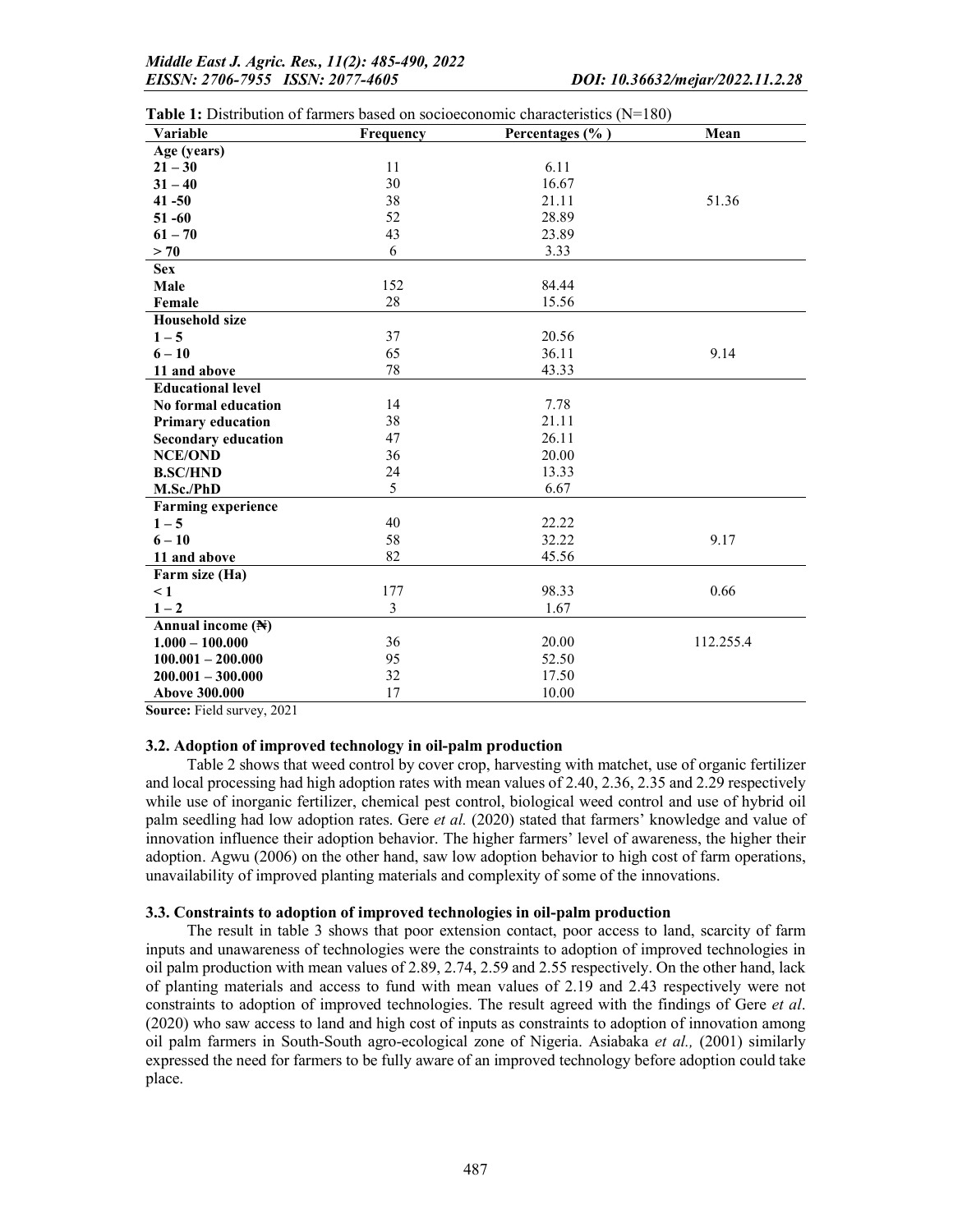|  |  | <b>Table 2:</b> Rate of adoption of improved technology in oil – palm production |
|--|--|----------------------------------------------------------------------------------|
|  |  |                                                                                  |

| <b>Improved Technologies</b>    | ິ<br>Very high | High | Low | Mean |
|---------------------------------|----------------|------|-----|------|
| Polybag nursery practice        | 40             | 67   | 73  | 1.82 |
| Hybrid oil palm seedling        | 28             | 70   | 82  | 1.70 |
| 9 meters triangle planting      | 33             | 82   | 50  | 1.91 |
| Weed control by cover crop      | 100            | 52   | 28  | 2.40 |
| <b>Chemical weed control</b>    | 73             | 82   | 25  | 2.27 |
| <b>Biological weed control</b>  | 24             | 59   | 97  | 1.59 |
| <b>Chemical Pest control</b>    | 36             | 33   | 111 | 1.58 |
| <b>Inorganic Fertilizer Use</b> | 15             | 71   | 94  | 1.56 |
| <b>Organic Fertilizer Use</b>   | 85             | 73   | 22  | 2.35 |
| <b>Harvesting with Chisel</b>   | 59             | 89   | 32  | 2.15 |
| <b>Harvesting with Matchet</b>  | 94             | 59   | 28  | 2.36 |
| <b>Local Processing</b>         | 84             | 65   | 31  | 2.29 |
| <b>Use of Modern Processing</b> | 41             | 70   | 69  | 1.84 |

Source: Field Survey Data, 2021

Table 3: Distribution of farmers according to constraints to adoption of improved technologies in oil palm production.

| <b>Constraints to adoption</b>    | SА | A  |    | SD | Mean | Remark   |
|-----------------------------------|----|----|----|----|------|----------|
| Not aware of technologies         | 39 | 52 | 58 | 31 | 2.55 | Agree    |
| Lack of fund                      | 61 | 42 | 32 | 45 | 2.43 | Disagree |
| Poor extension contact            | 82 | 28 | 39 | 31 | 2.89 | Agree    |
| Poor access to land               | 44 | 70 | 38 | 27 | 2.74 | Agree    |
| <b>Scarcity of farm inputs</b>    | 47 | 37 | 69 | 26 | 2.59 | Agree    |
| <b>Lack of planting materials</b> | 29 | 41 | 45 | 65 | 2.19 | Disagree |

Source: Field Survey Data, 2021

#### 3.4. Relationship between the socioeconomic variables and adoption of innovation

The estimates of the ordinary least square regression analysis of relationship between socioeconomic characteristics and level of adoption of innovation of oil palm farmers (Table 4) showed that the lead equation used was semi log functional form. It has the highest number of significant variables,  $R^2$  value of 0.741 which implies that about 74% of the variation in adoption of innovation was determined by the socioeconomic characteristics. The coefficient of age  $(t=3.333)$ , educational level (t=2.091), farming experience (t= 5.559), farm size (t = 2.074), organizational membership (t= 2.311) and income level ( $t= 4.001$ ) were significant at  $P < 0.001$  and  $P > 0.05$  critical levels. The coefficient of age was directly related to adoption which implies that as the farmers get older, their level of adoption gets increased. Oil palm takes some time to mature and in most cases requires permanent ownership of land which younger farmers may not have. With good education, farmers will possess improved decision - making skills and hence better manage resources to exploit farms of various sizes. Onoh *et al.* (2020) agreed with the findings that education positively influences adoption.

| <b>Explanatory</b>                       | Linear<br><b>Exponential</b><br>Semi-log |                   |                   | Double Log        |
|------------------------------------------|------------------------------------------|-------------------|-------------------|-------------------|
| <b>Variables</b>                         | function                                 | function          | function          | function          |
| $X_1(Age)$                               | $0.000(5.113)$ **                        | $0.000(3.884)$ ** | $0.000(3.333)*$   | $0.000(2.666)$ ** |
| $X_2$ (Sex)                              | $10.450(0.081)$ *                        | $0.009(2.088)*$   | 0.005(2.143)      | 0.000(1.799)      |
| $X_3$ (Household size)                   | $0.000(2.049)*$                          | $0.005(2.355)^*$  | 0.009(5.855)      | $0.006(2.232)*$   |
| <b>X<sub>4</sub></b> (Educational level) | $0.002(2.673)$ **                        | 1.900(1.529)      | $0.015(2.091)$ ** | $0.000(1.989)*$   |
| $X_5$ (Farming exp.)                     | $0.006(2.183)*$                          | $0.000(2.252)*$   | $0.000(5.559)$ ** | $0.000(4,032)**$  |
| $X_6$ (Farm size)                        | 0.000(3.953)                             | 0.000(1.995)      | $0.000(2.074)$ *  | $0.006(2.383)*$   |
| $X_7$ (Org. Membership)                  | 0.033(1.513)                             | 12.553(1.358)     | $0.000(2.311)$ ** | 28.108(0.888)     |
| X <sub>8</sub> (Income Level)            | $0.002(3.993)$ **                        | $0.001(5.575)$ ** | $0.000(4.001)$ ** | 0.000(2.440)      |
| Constant                                 | 34.11                                    | 30.30             | 31.22             | 27.81             |
| $\mathbf{R}^2$                           | 0.710                                    | 0.669             | 0.741             | 0.690             |
| <b>F-Value</b>                           | 22.33                                    | 20.71             | 27.22             | 21.66             |
| N (No. of observation)                   | 180                                      | 180               | 180               | 180               |

Source: Field Survey Data, 2021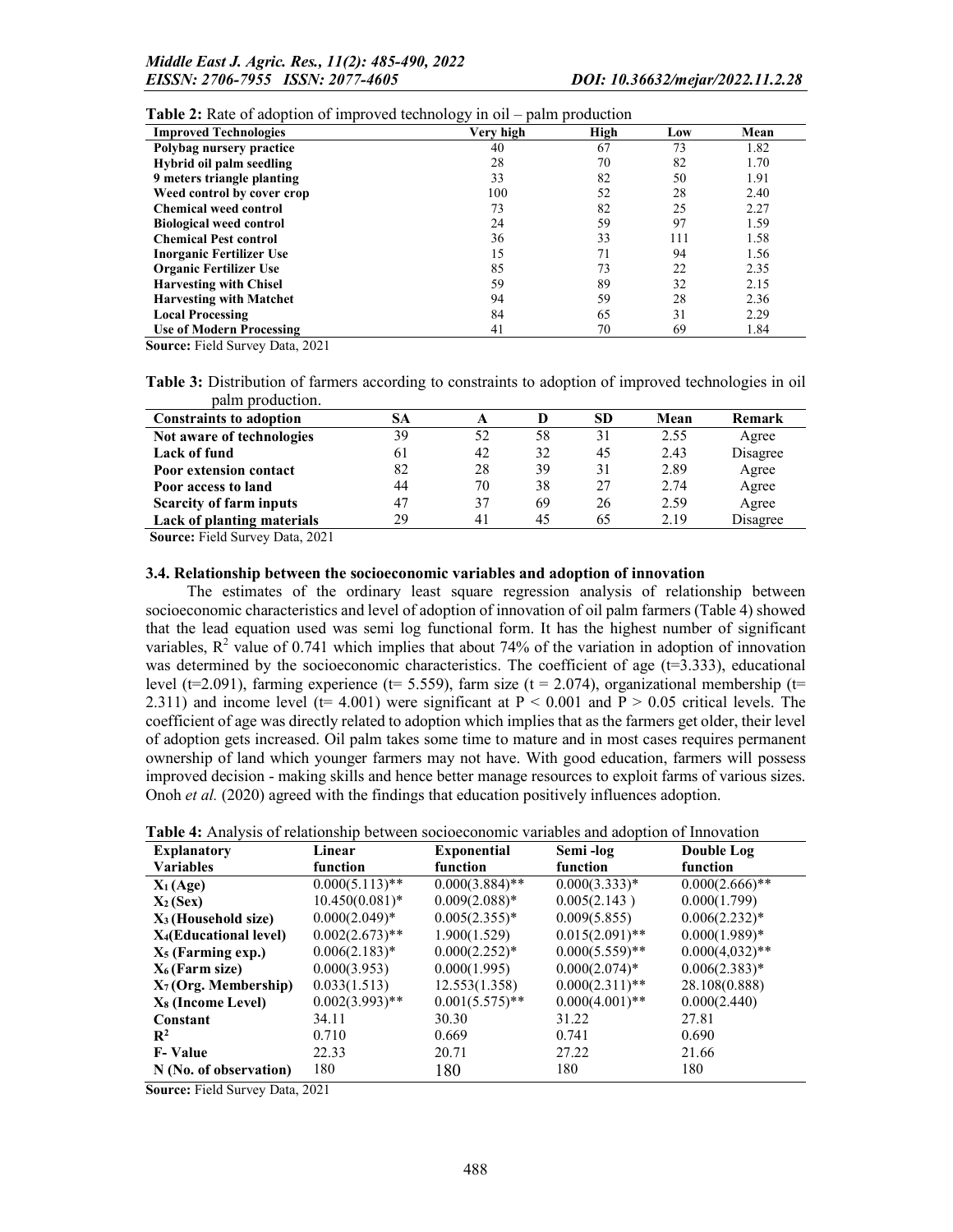The result is in contrast with the works of Ibekwe *et al.* (2010) who found a negative relationship between age and farm income in the Southeast Nigeria. They argue that the older the farmers, the weaker they become. Consequently, they may not have enough energy to engage in farming activities given that agricultural activities in the areas were labour intensive and that most of the farmers do not have sufficient funds to hire workers.

### 4. Conclusion and Recommendations

The study investigated the socioeconomic factors affecting the adoption of innovation by small scale farmers in Nsukka agricultural zone of Enugu State Nigeria. The farmers were mostly low income, aged, male dominated and farm size less than one hectare. Weed control by cover crop, harvesting with matchet, use of organic fertilizer and local processing had high adoption rates with mean values of 2.40, 2.36, 2.35 and 2.29 respectively while use of inorganic fertilizer, chemical pest control, biological weed control and use of hybrid oil palm seedling had low adoption rates. Poor extension contact, poor access to land, scarcity of farm inputs and unawareness of technologies were the constraints to adoption of improved technologies in oil palm production with mean values of 2.89, 2.74, 2.59 and 2.55 respectively. On the other hand, lack of planting material and access to fund with mean values of 2.19 and 2.43 respectively were not constraints to adoption of improved technologies. The coefficient of age was directly related to adoption which implies that as the farmers get older, their level of adoption gets increased. The study thus recommends for attention to be paid towards educating the local people on the importance of using improved or hybrid seedlings and making lands available to farmers.

## **References**

- Agwu, A.E., 2006. Adoption of improved oil palm production and processing technologies in Arochukwu Local Government Area of Abia State Nigeria. Journal of Agriculture Food, Environment and Extension,  $5(1)$ :  $25 - 35$ .
- Asiabaka, C.C., S. Morse, and L. Kenyon, 2001. "The Development, Dissemination and Adoption of Technologies directed at Improving the Availability of Clean Yam Planting Materials in Nigeria and Ghana". Report of a study mission commissioned by UK Government Department (DFID) crop Protection Programme (CPP) 11- 22 JUNE.
- Byerlee, D., P.F. Walter and N. Rosamond, 2017. The Tropical Oil Crop Revolution: Food, Feed, Fuel and Forest. Oxford University Press.
- Corley, R.H.V. and P.B. Tinker, 2016. The oil palm (World Agriculture Series, 5th edition. Amazon Books club.
- FAO, 2011. Food and Agriculture Organization. Available at www.fao.org. /Y4355e11.pdf.
- FAO, 2019. The State of Food and Agriculture. www.fao.org/publicationsofa.
- FAO, 2021. Nigeria Agriculture at a glance. www.fao.org. https: /www.statista.com/statistics/1165865/ contribution of oil sector to gdp – in Nigeria.
- Fasina, O.O., B.A. Adegbite, and A.O. Olaniyi, 2020. Effects of Age on Farmers Involvement in Cassava Farming Activities in Nigeria. Applied Tropical Agriculture, 25(1):37 – 42.
- Gere, S.O., C.C. Asiabaka, and F.C. Anaeto, 2020. Adoption of Improved Oil palm Technologies on Framers' Social Life in Selected States of South – South Agro – Ecological Zone, Nigeria. Journal of Erosion and E environment Degradation (JEED) FUTO.
- Ibekwe, U.C., C.C. Eze, C. Onyemuwa, A. Adanna Henri-Ukoha, O.C. Korie, and I.U. Nwaiwu, 2010. Determinants of Farm and Off Farm Income among Farm House holds in South East Nigeria. Academia Arena, 2 (10): 58 – 61.
- National Population Commission, 2006. National Population Census. Federal Republic of Nigeria.
- Nnadi, F.N., C.D. Nnadi, O.O. Aja, J. Chikaire, and O.E. Okafor, 2012. Effects of the European Union Micro Projects Programme (MPP6) on Rural Livelihoods in Owerri West, Imo State, Nigeria. International Journals of Agriculture and Rural Development, 15 (2).
- Obinyan, E., 2000. Science and Education. An Open Access and Academic Publishers.
- Onasis, S., O. Abayomi and M.T. Ajayi, 2009. Small Scale Oil palm Farmers' Preference for Training in South West Nigeria. Journal of Agriculture, Forestry and the Social Sciences, 9.